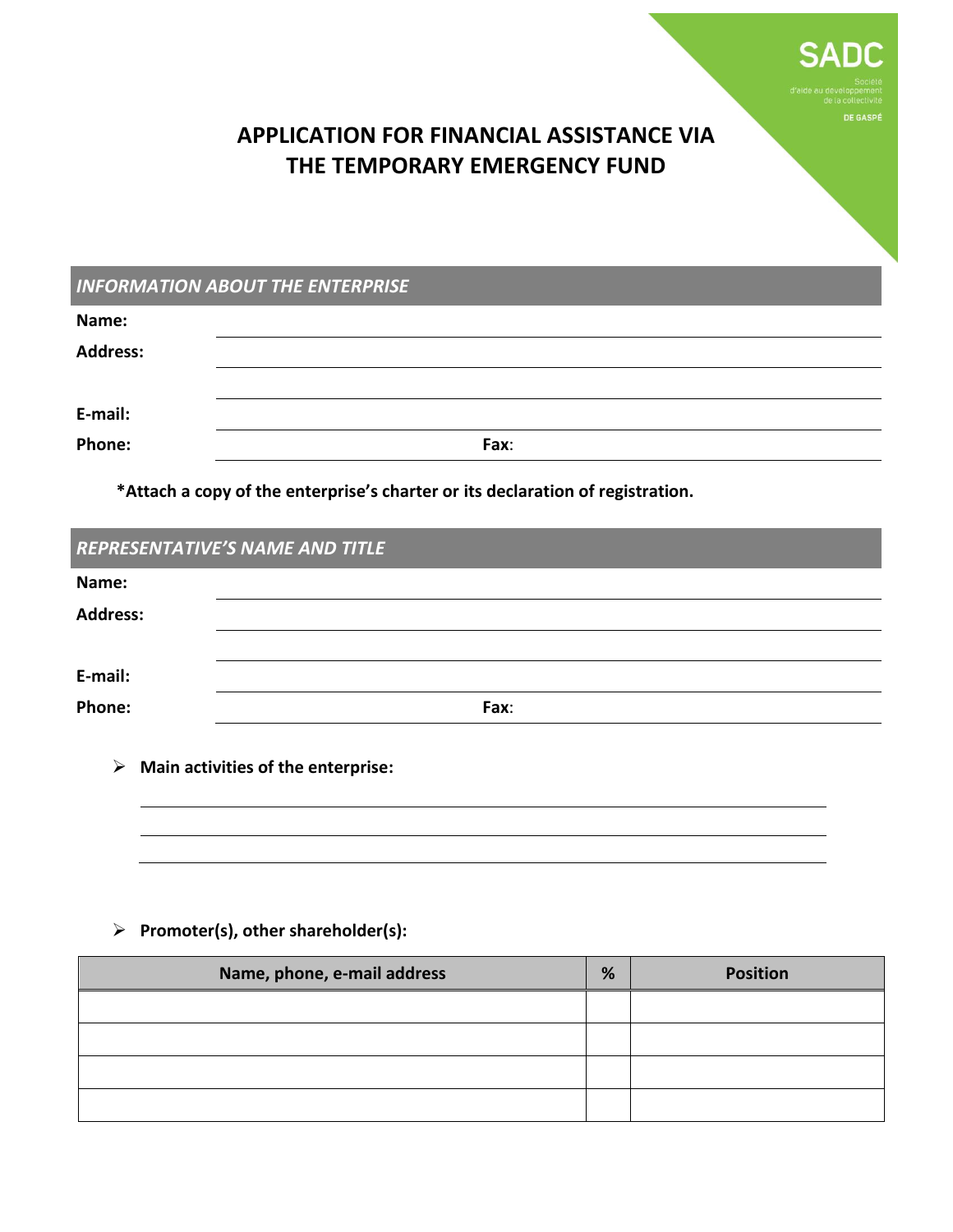**Current status of the enterprise (e.g.: complete closure, maintenance of certain services, reduction in business hours, loss of goodwill, etc.):**

 **Other assistance obtained or being processed and its origin (moratorium, leave or payment ease, grant, loan):**

| $1 -$   |  |
|---------|--|
| ີ<br>z- |  |
| $3-$    |  |
| 4-      |  |

 **Amount requested from the SADC, assessment of losses and liquidity needs (attach cash flow statement):**

| ٠                                                                       |                                   | Approximate weekly income before the crisis: | ς            |
|-------------------------------------------------------------------------|-----------------------------------|----------------------------------------------|--------------|
| Approximate current weekly income:<br>п                                 | Ś                                 |                                              |              |
| п                                                                       | Number of jobs before the crisis: |                                              |              |
| Current number of jobs:<br>٠                                            |                                   |                                              |              |
| Enterprise's financial institution(s) or other lender(s)<br><b>NAME</b> |                                   | <b>CONTACT</b>                               | <b>PHONE</b> |
| $1 -$                                                                   |                                   |                                              |              |
| $2 -$                                                                   |                                   |                                              |              |
| $3-$                                                                    |                                   |                                              |              |